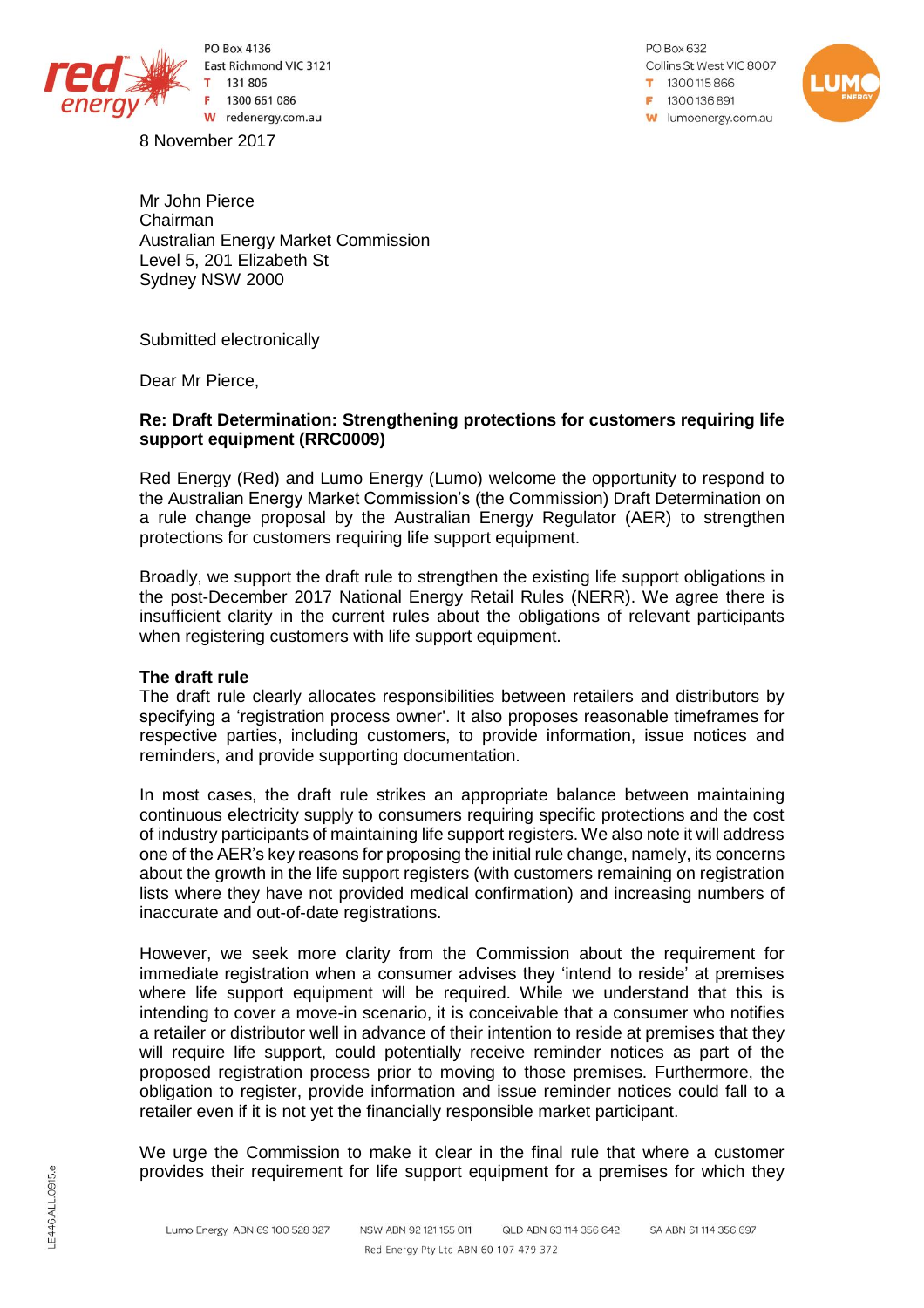



intend to reside in, that only when a retailer is the financially responsible for that premises they either must advise the distributor or be advised by the distributor. Prior to the point for which a retailer becomes financially responsible for that site in the market systems will create operational complexities and confusion between all parties, particularly if the customer has advised the distributor.

Furthermore, we are not convinced the proposed rule overcomes all of the problems under the current framework and we continue to hold the view that the final rule should provide for

- mandatory deregistration under prescribed circumstances, and
- registrations applying for a finite period.

Growth in the number of registrations and the increasing inaccuracy of registers are inevitable outcomes of the Commission's reluctance to include these measures as components of the more preferable rule.

## **Mandatory deregistration**

We continue to hold the view put forward in our submission to the Commission's Consultation Paper that the registration process owner should be obligated to remove a consumer from their register if they fail to provide the necessary documentation within the prescribed timeframe (and having received numerous reminders).

The Commission addressed this point in its Draft Determination, stating that it would shift some of the risks of disconnection from retailers or distributors to consumer and that this was inappropriate. The Commission then stated that retailers and distributors have a range of tools for seeking information and managing financial impacts; tools to which consumer typically do not have access.

In our view, the proposed rule provides a reasonable amount of time for consumer to provide the necessary documentation and reflects the concept of a shared responsibility between service providers and consumer. However, we are also mindful that the framework creates some potential for gaming by consumer in order to maintain supply (although we are confident the extent of this will be minimal).

The benefits of an accurate register – from an enforcement and cost perspective – are such that there is merit in mandating deregistration when consumer don't provide the necessary documentation. This obligation would also be entirely consistent with one of the AER's key reasons for proposing the rule change.

## **Finite registration period**

The accuracy of life support registers would be further enhanced if consumers' registrations applied for a finite period, which we previously suggested that two years would be appropriate. The Commission seeks to promote accuracy by proposing its more preferable rule that retailers and distributors could contact their customers to confirm their eligibility in the particular instances where they suspect the requirement for life support no longer applies. Furthermore, we recommend that the draft rule provides discretion in the requesting of additional medical confirmation.

Distributors have limited direct engagement with retail customers, even when they are the registration process owner. This means that without visiting the customer they have very limited ability to identify who may or may not require life support and then challenging this status. Moreover, customers have limited incentive to notify registration process owners in the event they no longer require life support. It is for these reasons that we continue to recommend that registration applies for a finite period.